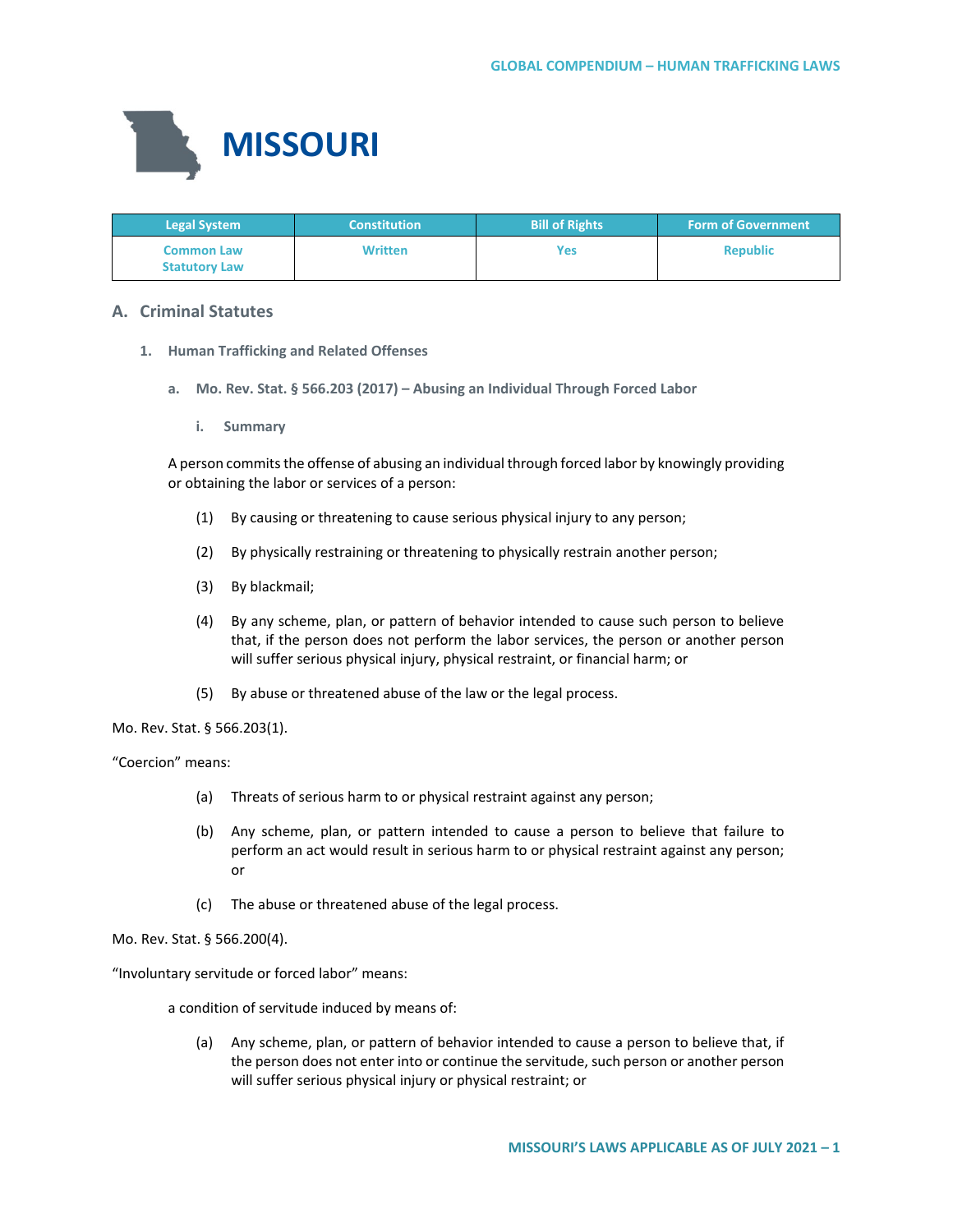(b) The abuse or threatened abuse of the legal process.

Mo. Rev. Stat. § 566.200(9).

**ii. Sentencing**

The offense of abuse through forced labor is a felony punishable by imprisonment for not less than five years and not more than 20 years and a fine not to exceed [USD 250,000]. If death results from a violation of this section, or if the violation includes kidnapping or an attempt to kidnap, sexual abuse when punishable as a Class B felony, or an attempt to commit sexual abuse when punishable as a Class B felony, or an attempt to kill, it shall be punishable for a term of years not less than five years or life and a fine not to exceed [USD 250,000].

Mo. Rev. Stat. § 566.203(3).

The court shall order a person found guilty of abuse through forced labor:

to pay restitution to the victim of the offense regardless of whether the defendant is sentenced to a term of imprisonment or probation. The minimum restitution shall be in the amount determined by the court necessary to compensate the victim for the value of the victim's labor and/or for the mental and physical rehabilitation of the victim and any child of the victim.

Mo. Rev. Stat. § 566.218.

If a corporation or other business is found guilty of violating section 566.203, … in addition to the criminal penalties described in such sections and other remedies provided for by law, the court may:

- (1) Order its dissolution or reorganization;
- (2) Order the suspension or revocation of any license, permit, or prior approval granted to it by the state;
- (3) Order the surrender of its charter if it is organized under Missouri law or the revocation of its certificate to conduct business in Missouri if it is not organized under Missouri law.

Mo. Rev. Stat. § 351.493.

**iii. Statute of Limitations**

A prosecution for a felony generally must be commenced within three years. Mo. Rev. Stat. § 556.036(2). The statute does not run when, among other reasons, the accused is absent from the state (which can extend the limitations period for no more than three years). Mo. Rev. Stat. § 556.036(6).

- **b. Mo. Rev. Stat. § 566.206 (2017) – Trafficking for the Purpose of Slavery, Involuntary Servitude, Peonage, or Forced Labor**
	- **i. Summary**

A person commits the offense of trafficking for the purposes of slavery, involuntary servitude, peonage, or forced labor if he or she knowingly recruits, entices, harbors, transports, provides, or obtains by any means, including but not limited to through the use of force, abduction, coercion, fraud, deception, blackmail, or causing or threatening to cause financial harm, another person for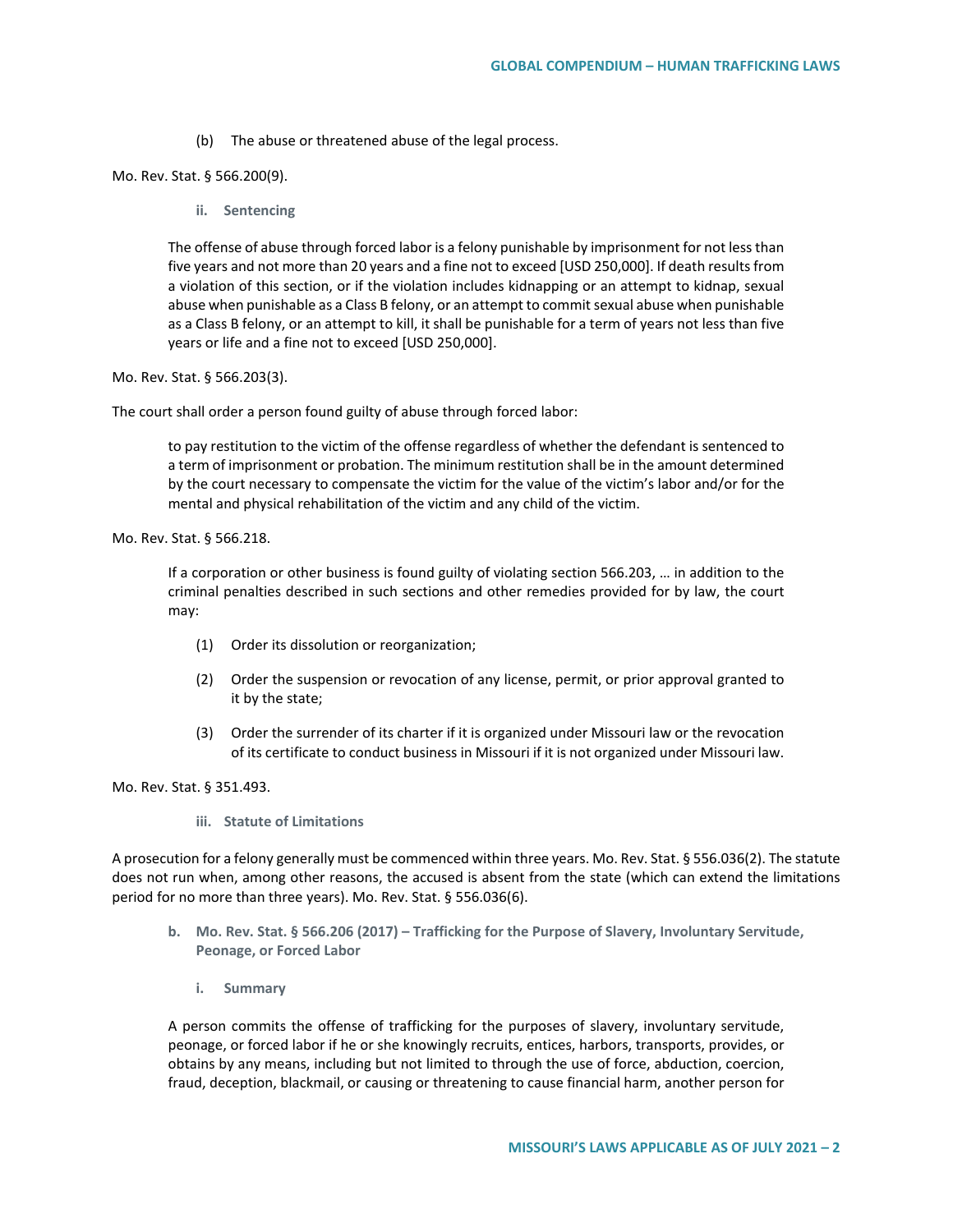labor or services, for the purposes of slavery, involuntary servitude, peonage, or forced labor, or benefits, financially or by receiving anything of value, from participation in such activities.

Mo. Rev. Stat. § 566.206(1).

"Peonage" means "illegal and involuntary servitude in satisfaction of debt." Mo. Rev. Stat. § 566.200(12).

**ii. Sentencing**

"Except as provided in [Mo. Rev. Stat. § 566.206(4)], the offense of trafficking for the purposes of slavery, involuntary servitude, peonage, or forced labor is a felony punishable by imprisonment for not less than five years and not more than 20 years and a fine not to exceed [USD 250,000]." Mo. Rev. Stat. § 566.206(3).

If death results from a violation of this section, or if the violation includes kidnapping or an attempt to kidnap, sexual abuse when punishable as a Class B felony or an attempt to commit sexual abuse when the sexual abuse attempted is punishable as a Class B felony, or an attempt to kill, it shall be punishable by imprisonment for a term of years not less than five years or life and a fine not to exceed [USD 250,000].

Mo. Rev. Stat. § 566.206(4).

The court shall order a person found guilty of trafficking for the purposes of slavery, involuntary servitude, peonage, or forced labor:

to pay restitution to the victim of the offense regardless of whether the defendant is sentenced to a term of imprisonment or probation. The minimum restitution shall be in the amount determined by the court necessary to compensate the victim for the value of the victim's labor and/or for the mental and physical rehabilitation of the victim and any child of the victim.

Mo. Rev. Stat. § 566.218.

If a corporation or other business is found guilty of violating section … 566.206, … in addition to the criminal penalties described in such sections and other remedies provided for by law, the court may:

- (1) Order its dissolution or reorganization;
- (2) Order the suspension or revocation of any license, permit, or prior approval granted to it by the state;
- (3) Order the surrender of its charter if it is organized under Missouri law or the revocation of its certificate to conduct business in Missouri if it is not organized under Missouri law.

Mo. Rev. Stat. § 351.493.

**iii. Statute of Limitations**

A prosecution for a felony generally must be commenced within three years. Mo. Rev. Stat. § 556.036(2). The statute does not run when, among other reasons, the accused is absent from the state (which can extend the limitations period for no more than three years). Mo. Rev. Stat. § 556.036(6).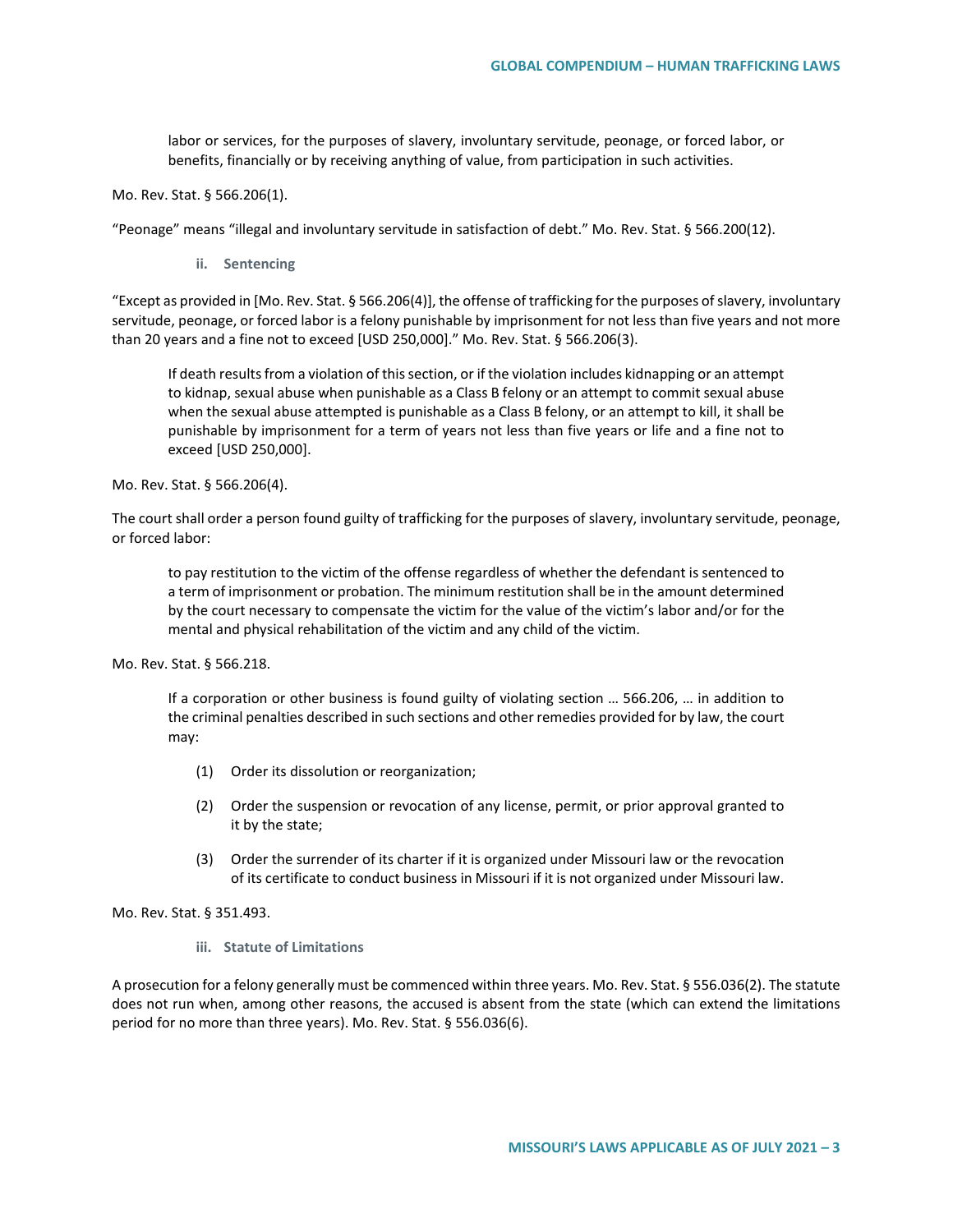- **c. Mo. Rev. Stat. § 566.209 (2017) – Trafficking for the Purpose of Sexual Exploitation**
	- **i. Summary**

A person commits the crime of trafficking for the purposes of sexual exploitation if a person knowingly recruits, entices, harbors, transports, provides, advertises the availability of or obtains by any means, including but not limited to through the use of force, abduction, coercion, fraud, deception, blackmail, or causing or threatening to cause financial harm, another person for the use or employment of such person in a commercial sex act, sexual conduct, a sexual performance, or the production of explicit sexual material as defined in section 573.010, without his or her consent, or benefits, financially or by receiving anything of value, from participation in such activities.

### Mo. Rev. Stat. § 566.209(1).

"Commercial sex act" means "any sex act on account of which anything of value is given to, promised, or received by any person." Mo. Rev. Stat. § 566.200(5).

**ii. Sentencing**

The crime of trafficking for the purposes of sexual exploitation is a felony punishable by imprisonment for not less than five years and not more than 20 years and a fine not to exceed [USD \$250,000]. If a violation of this section was effected by force, abduction, or coercion, the crime of trafficking for the purposes of sexual exploitation is a felony punishable by imprisonment for a term of years not less than ten years or life and a fine not to exceed [USD 250,000].

Mo. Rev. Stat. § 566.209(2).

The court shall order a person found guilty of trafficking for the purpose of sexual exploitation:

to pay restitution to the victim of the offense regardless of whether the defendant is sentenced to a term of imprisonment or probation. The minimum restitution shall be in the amount determined by the court necessary to compensate the victim for the value of the victim's labor and/or for the mental and physical rehabilitation of the victim and any child of the victim.

Mo. Rev. Stat. § 566.218.

If a corporation or other business is found guilty of violating section … 566.209, … in addition to the criminal penalties described in such sections and other remedies provided for by law, the court may:

- (1) Order its dissolution or reorganization;
- (2) Order the suspension or revocation of any license, permit, or prior approval granted to it by the state;
- (3) Order the surrender of its charter if it is organized under Missouri law or the revocation of its certificate to conduct business in Missouri if it is not organized under Missouri law.

Mo. Rev. Stat. § 351.493.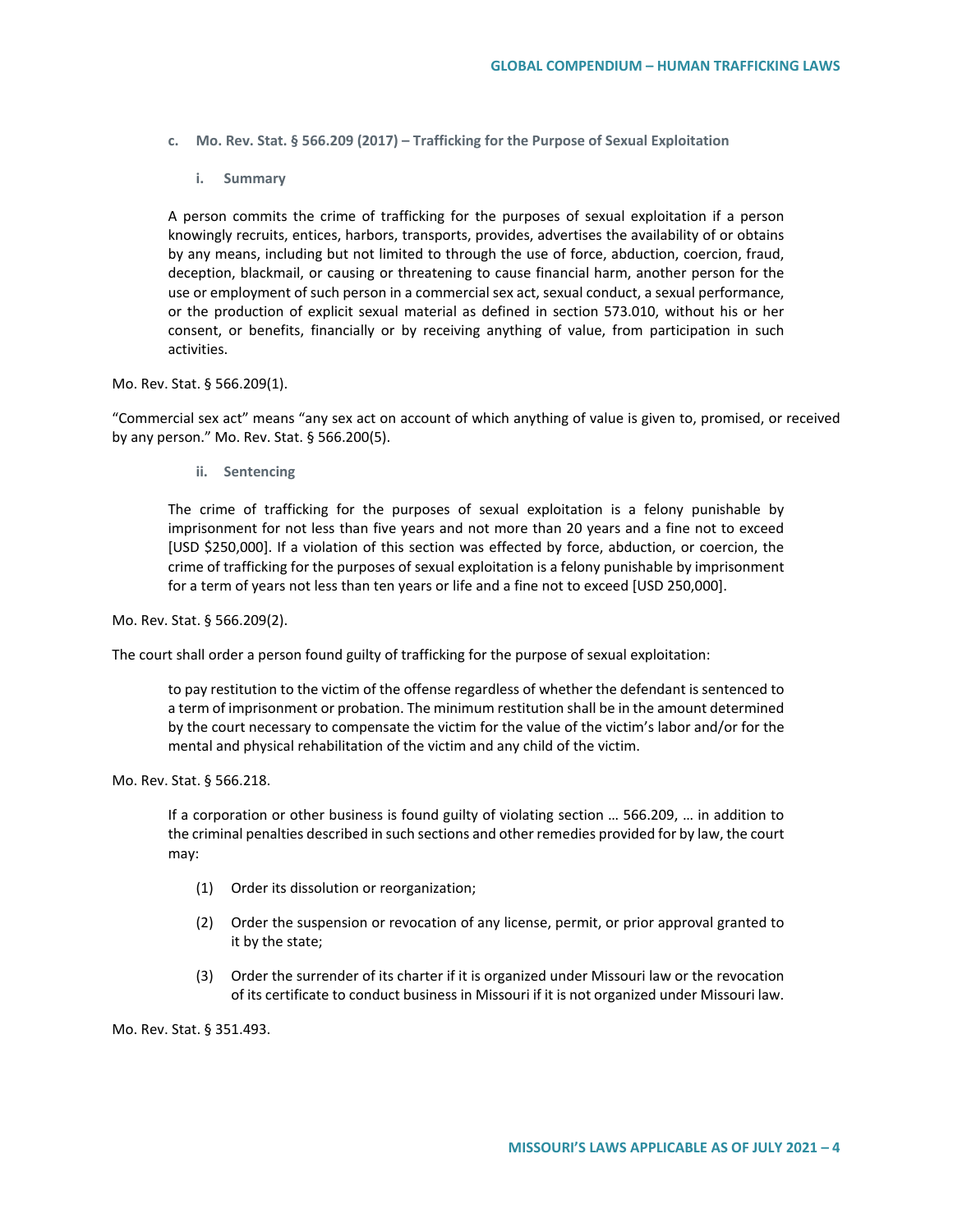## **iii. Statute of Limitations**

A prosecution for a felony generally must be commenced within three years. Mo. Rev. Stat. § 556.036(2). The statute does not run when, among other reasons, the accused is absent from the state (which can extend the limitations period for no more than three years). Mo. Rev. Stat. § 556.036(6). Notwithstanding section 556.036, prosecutions for unlawful sexual offenses involving a person 18 years of age or under may be commenced at any time. Mo. Rev. Stat. § 556.037(1).

- **d. Mo. Rev. Stat. § 566.210 (2017) – Sexual Trafficking of a Child, First Degree**
	- **i. Summary**

A person commits the offense of sexual trafficking of a child in the first degree if he or she knowingly:

- (1) Recruits, entices, harbors, transports, provides, or obtains by any means, including but not limited to through the use of force, abduction, coercion, fraud, deception, blackmail, or causing or threatening to cause financial harm, a person under the age of twelve to participate in a commercial sex act, a sexual performance, or the production of explicit sexual material as defined in section 573.010, or benefits, financially or by receiving anything of value, from participation in such activities;
- (2) Causes a person under the age of twelve to engage in a commercial sex act, a sexual performance, or the production of explicit sexual material as defined in section 573.010; or
- (3) Advertises the availability of a person under the age of twelve to participate in a commercial sex act, a sexual performance, or the production of explicit sexual material as defined in section 573.010.

Mo. Rev. Stat. § 566.210(1).

"It shall not be a defense that the defendant believed that the person was twelve years of age or older." Mo. Rev. Stat. § 566.210(2).

**ii. Sentencing**

The offense of sexual trafficking of a child in the first degree is a felony for which the authorized term of imprisonment is life imprisonment without eligibility for probation or parole until the offender has served not less than twenty-five years of such sentence. Subsection 4 of section 558.019 [which provides the minimum prison time to be served before a person is eligible for parole or other release] shall not apply to the sentence of a person who has been found guilty of sexual trafficking of a child less than twelve years of age and "**life imprisonment**" shall mean imprisonment for the duration of a person's natural life for the purposes of this section.

Mo. Rev. Stat. § 566.210(2)(emphasis in original).

The court shall order a person found guilty of sexual trafficking of a child in the first degree:

to pay restitution to the victim of the offense regardless of whether the defendant is sentenced to a term of imprisonment or probation. The minimum restitution shall be in the amount determined by the court necessary to compensate the victim for the value of the victim's labor and/or for the mental and physical rehabilitation of the victim and any child of the victim.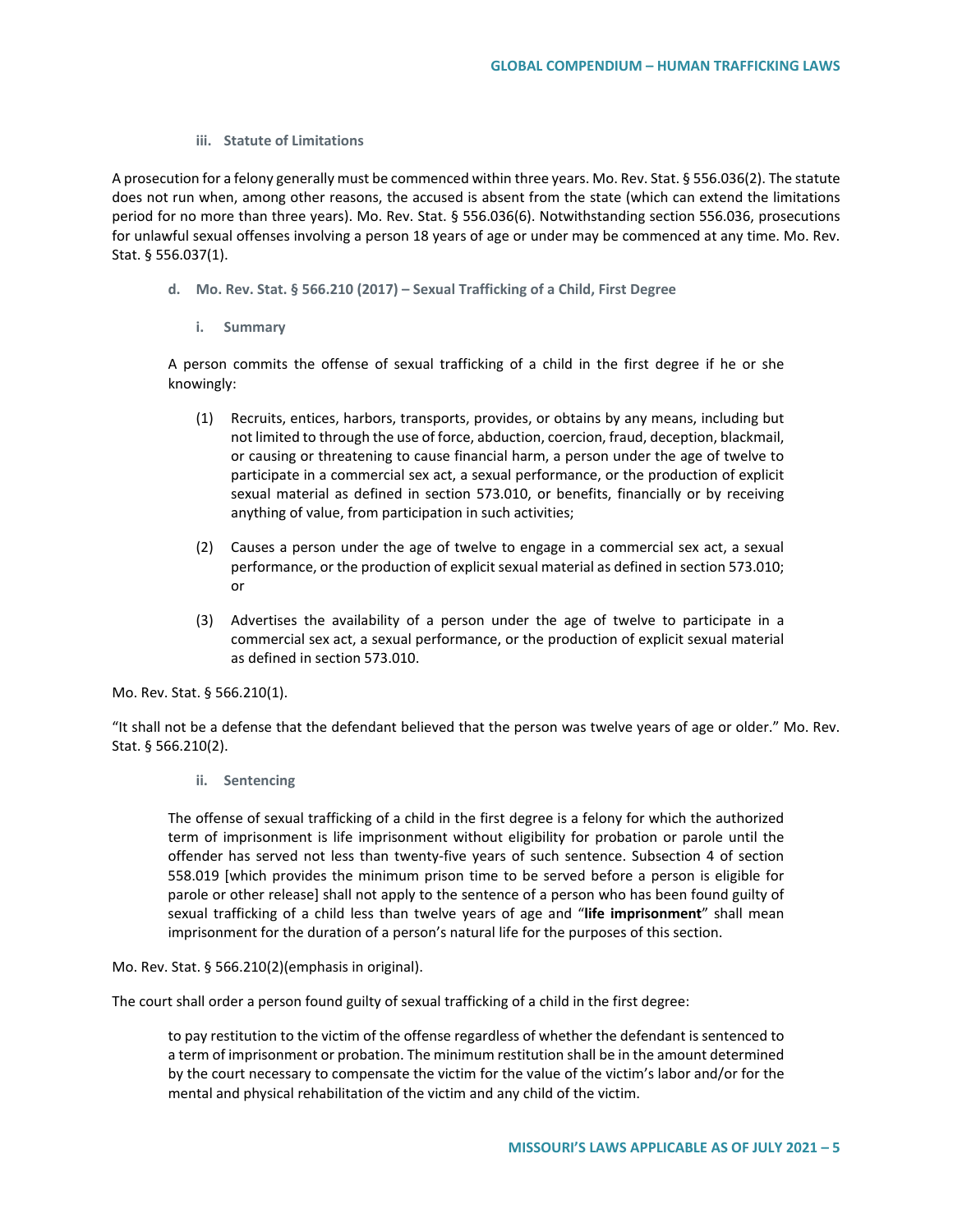Mo. Rev. Stat. § 566.218.

If a corporation or other business is found guilty of violating section … 566.210, … in addition to the criminal penalties described in such sections and other remedies provided for by law, the court may:

- (1) Order its dissolution or reorganization;
- (2) Order the suspension or revocation of any license, permit, or prior approval granted to it by the state;
- (3) Order the surrender of its charter if it is organized under Missouri law or the revocation of its certificate to conduct business in Missouri if it is not organized under Missouri law.

Mo. Rev. Stat. § 351.493.

**iii. Statute of Limitations**

Prosecutions for unlawful sexual offenses involving a person 18 years of age or under may be commenced at any time. Mo. Rev. Stat. § 556.037(1).

- **e. Mo. Rev. Stat. § 566.211 (2017) – Sexual Trafficking of a Child, Second Degree**
	- **i. Summary**

A person commits the offense of sexual trafficking of a child in the second degree if he or she knowingly:

- (1) Recruits, entices, harbors, transports, provides, or obtains by any means, including but not limited to through the use of force, abduction, coercion, fraud, deception, blackmail, or causing or threatening to cause financial harm, a person under the age of eighteen to participate in a commercial sex act, a sexual performance, or the production of explicit sexual material as defined in section 573.010, or benefits, financially or by receiving anything of value, from participation in such activities;
- (2) Causes a person under the age of eighteen to engage in a commercial sex act, a sexual performance, or the production of explicit sexual material as defined in section 573.010; or
- (3) Advertises the availability of a person under the age of eighteen to participate in a commercial sex act, a sexual performance, or the production of explicit sexual material as defined in section 573.010.

Mo. Rev. Stat. § 566.211(1).

"It shall not be a defense that the defendant believed that the person was eighteen years of age or older." Mo. Rev. Stat. § 566.211(2).

**ii. Sentencing**

The offense of sexual trafficking of a child in the second degree is a felony punishable by imprisonment for a term of years not less than ten years or life and a fine not to exceed [USD 250,000] if the child is under the age of eighteen. If a violation of this section was effected by force, abduction, or coercion, the crime of sexual trafficking of a child shall be a felony for which the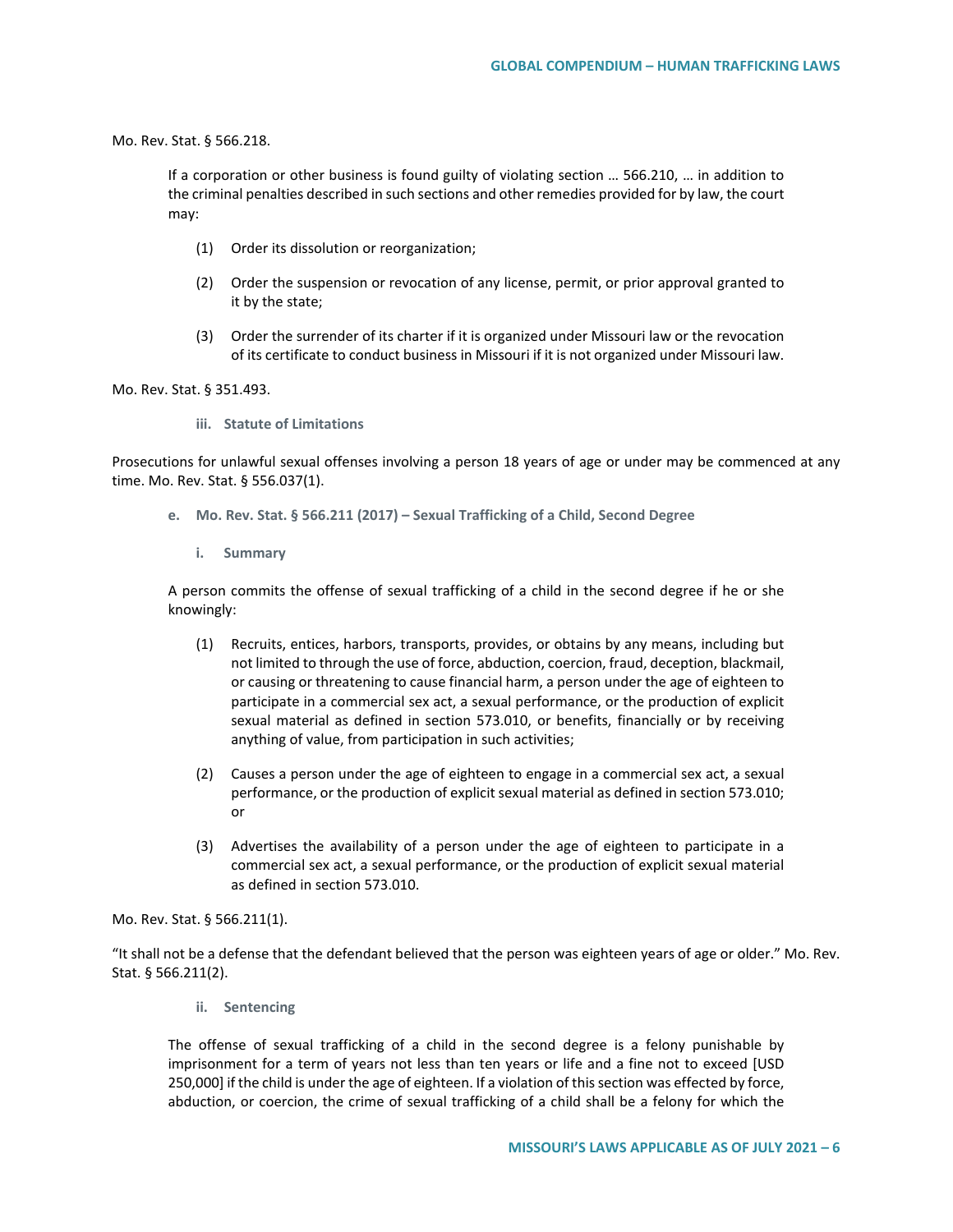authorized term of imprisonment is life imprisonment without eligibility for probation or parole until the defendant has served not less than twenty-five years of such sentence.

Mo. Rev. Stat. § 566.211(3).

The court shall order a person found guilty of sexual trafficking of a child in the second degree:

to pay restitution to the victim of the offense regardless of whether the defendant is sentenced to a term of imprisonment or probation. The minimum restitution shall be in the amount determined by the court necessary to compensate the victim for the value of the victim's labor and/or for the mental and physical rehabilitation of the victim and any child of the victim.

Mo. Rev. Stat. § 566.218.

If a corporation or other business is found guilty of violating section … 566.211, … in addition to the criminal penalties described in such sections and other remedies provided for by law, the court may:

- (1) Order its dissolution or reorganization;
- (2) Order the suspension or revocation of any license, permit, or prior approval granted to it by the state;
- (3) Order the surrender of its charter if it is organized under Missouri law or the revocation of its certificate to conduct business in Missouri if it is not organized under Missouri law.

Mo. Rev. Stat. § 351.493.

**iii. Statute of Limitations**

Prosecutions for unlawful sexual offenses involving a person 18 years of age or under may be commenced at any time. Mo. Rev. Stat. § 556.037(1).

- **f. Mo. Rev. Stat. § 566.215 (2017) – Contributing to Human Trafficking Through the Misuse of Documentation**
	- **i. Summary**

A person commits the offense of contributing to human trafficking through the misuse of documentation when he or she knowingly:

- (1) Destroys, conceals, removes, confiscates, or possesses a valid or purportedly valid passport, government identification document, or other immigration document of another person while committing offenses or with the intent to commit offenses, pursuant to sections 566.203 to 566.218; or
- (2) Prevents, restricts, or attempts to prevent or restrict, without lawful authority, a person's ability to move or travel by restricting the proper use of identification, in order to maintain the labor or services of a person who is the victim of an offense committed pursuant to sections 566.203 to 566.218.

Mo. Rev. Stat. § 566.215(1).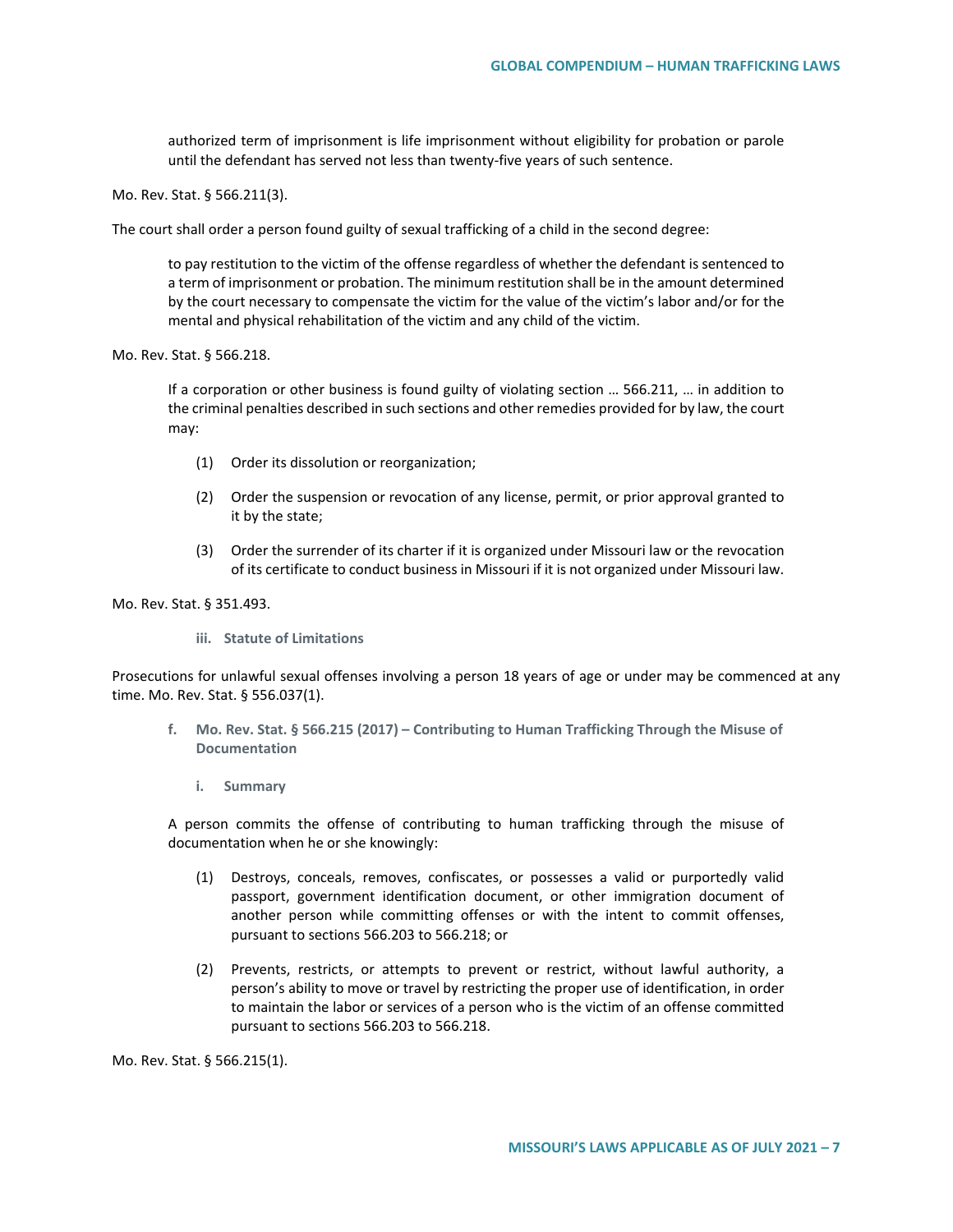## **ii. Sentencing**

"The offense of contributing to human trafficking through the misuse of documentation is a Class E felony." Mo. Rev. Stat. § 566.215(2).

The court shall order a person found guilty of contributing to human trafficking through the misuse of documentation:

to pay restitution to the victim of the offense regardless of whether the defendant is sentenced to a term of imprisonment or probation. The minimum restitution shall be in the amount determined by the court necessary to compensate the victim for the value of the victim's labor and/or for the mental and physical rehabilitation of the victim and any child of the victim.

Mo. Rev. Stat. § 566.218.

If a corporation or other business is found guilty of violating section … 566.215, in addition to the criminal penalties described in such sections and other remedies provided for by law, the court may:

- (1) Order its dissolution or reorganization;
- (2) Order the suspension or revocation of any license, permit, or prior approval granted to it by the state;
- (3) Order the surrender of its charter if it is organized under Missouri law or the revocation of its certificate to conduct business in Missouri if it is not organized under Missouri law.

Mo. Rev. Stat. § 351.493.

**iii. Statute of Limitations**

A prosecution for a felony generally must be commenced within three years. Mo. Rev. Stat. § 556.036(2). The statute does not run when, among other reasons, the accused is absent from the state (which can extend the limitations period for no more than three years). Mo. Rev. Stat. § 556.036(6).

**g. Mo. Rev. Stat. § 566.223(2) (2011) – Affirmative Defense** 

It is an affirmative defense to a charge of prostitution under section 567.020 that the defendant engaged in the conduct charged to constitute an offense because he or she was coerced to do so by the use of, or threatened use of, unlawful physical force upon himself or herself or a third person, which force or threatened force a person of reasonable firmness in his or her situation would have been unable to resist.

Mo. Rev. Stat. § 566.223(2).

**h. Mo. Rev. Stat. § 595.223 (2017) – Victim Polygraph Tests and Psychological Stress Evaluator Exams Not Permitted**

No prosecuting or circuit attorney, peace officer, governmental official, or employee of a law enforcement agency shall request or require a victim of an offense under chapter 566 [trafficking offenses] … to submit to any polygraph test or psychological stress evaluator exam as a condition for proceeding with a criminal investigation of an offense.

Mo. Rev. Stat. § 595.223.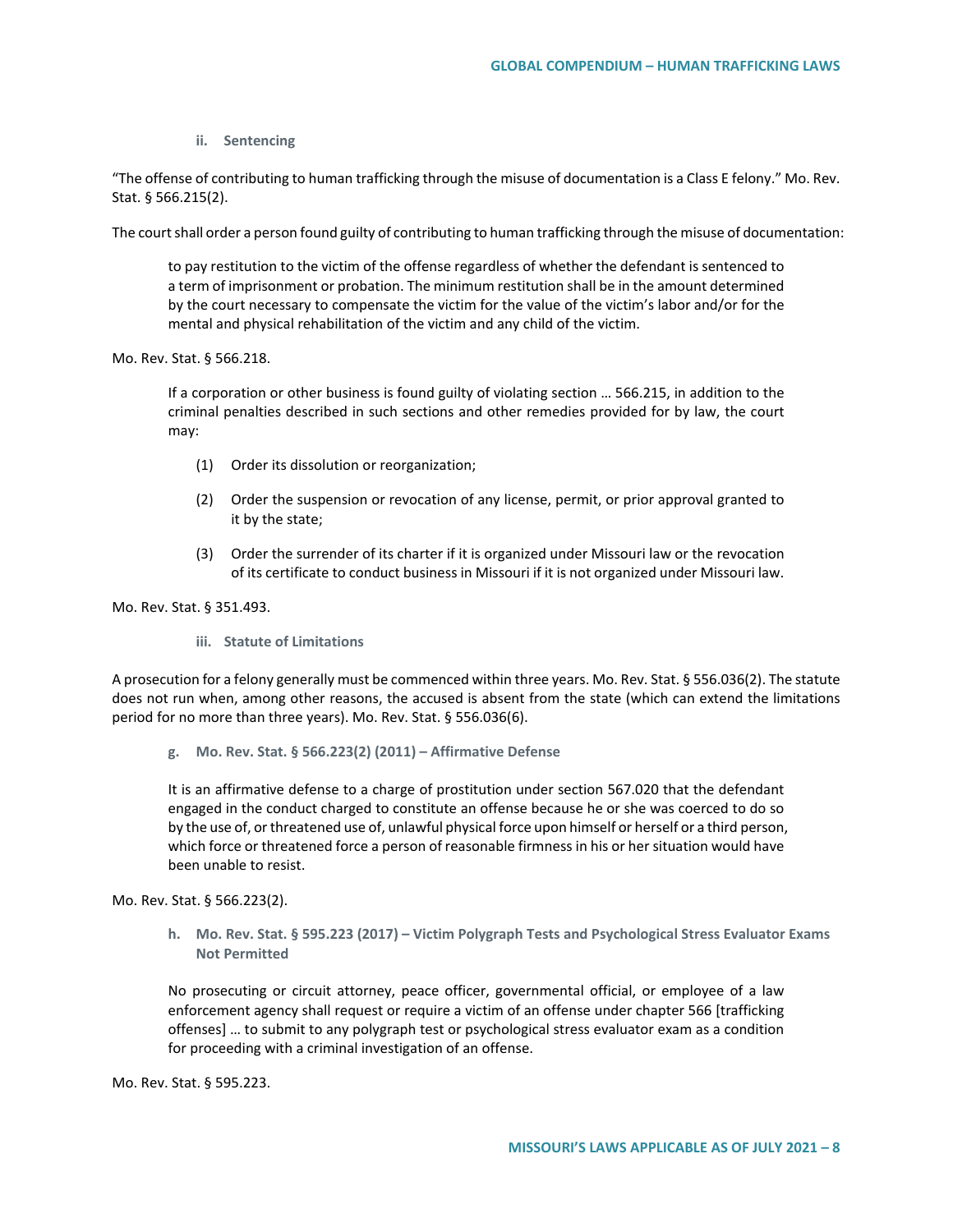#### **i. Mo. Rev. Stat. § 595.226 (2017) – Information in Court Records to Be Redacted**

[A]ny information contained in any court record, whether written or published on the internet, including any visual or aural recordings that could be used to identify or locate any victim of an offense under chapter 566 [trafficking offenses] … shall be closed and redacted from the record prior to disclosure to the public. Identifying information shall include the name, home or temporary address, telephone number, Social Security number, place of employment, or physical characteristics, including an unobstructed visual image of the victim's face or body.

Mo. Rev. Stat. § 595.226(1).

If the court determines that a person or entity who is requesting identifying information of a victim has a legitimate interest in obtaining such information, the court may allow access to the information, but only if the court determines that disclosure to the person or entity would not compromise the welfare or safety of such victim, and only after providing reasonable notice to the victim and after allowing the victim the right to respond to such request.

Mo. Rev. Stat. § 595.226(2).

Notwithstanding the provisions of subsection 1 of this section, the judge presiding over a case under chapter 566 [trafficking offenses] … shall have the discretion to publicly disclose identifying information regarding the defendant which could be used to identify or locate the victim of the crime. The victim may provide a statement to the court regarding whether he or she desires such information to remain closed. When making the decision to disclose such information, the judge shall consider the welfare and safety of the victim and any statement to the court received from the victim regarding the disclosure.

Mo. Rev. Stat. § 595.226(3).

**j. Mo. Rev. Stat. § 578.421 (2020) – Pattern of Criminal Street Gang Activity**

Missouri defines "pattern of criminal street gang activity" to include the repeated commission of certain offenses including sexual trafficking of a child. Mo. Rev. Stat. §§ 578.421(2)(h), (i).

**2. Online Child Sexual Exploitation and Child Pornography Offenses**

Mo. Rev. Stat. § 566.103 – Crime of Promoting Online Sexual Solicitation

- Mo. Rev. Stat. § 566.151 Enticement of a Child
- Mo. Rev. Stat. §§ 573.010 *et seq*. Pornography and Related Offenses
- Mo. Rev. Stat. § 573.023 Sexual Exploitation of a Minor
- Mo. Rev. Stat. § 573.025 Promoting Child Pornography in the First Degree
- Mo. Rev. Stat. § 573.035 Promoting Child Pornography in the Second Degree
- Mo. Rev. Stat. § 573.037 Possession of Child Pornography
	- **3. Mo. Rev. Stat. §§ 589.400–589.425 – Sex Offender Registry**

Persons who have been convicted of various crimes against children or other sex offenses, including sex trafficking, must register as sex offenders. Mo. Rev. Stat. §§ 589.400–589.425. However, a person found guilty of the crime of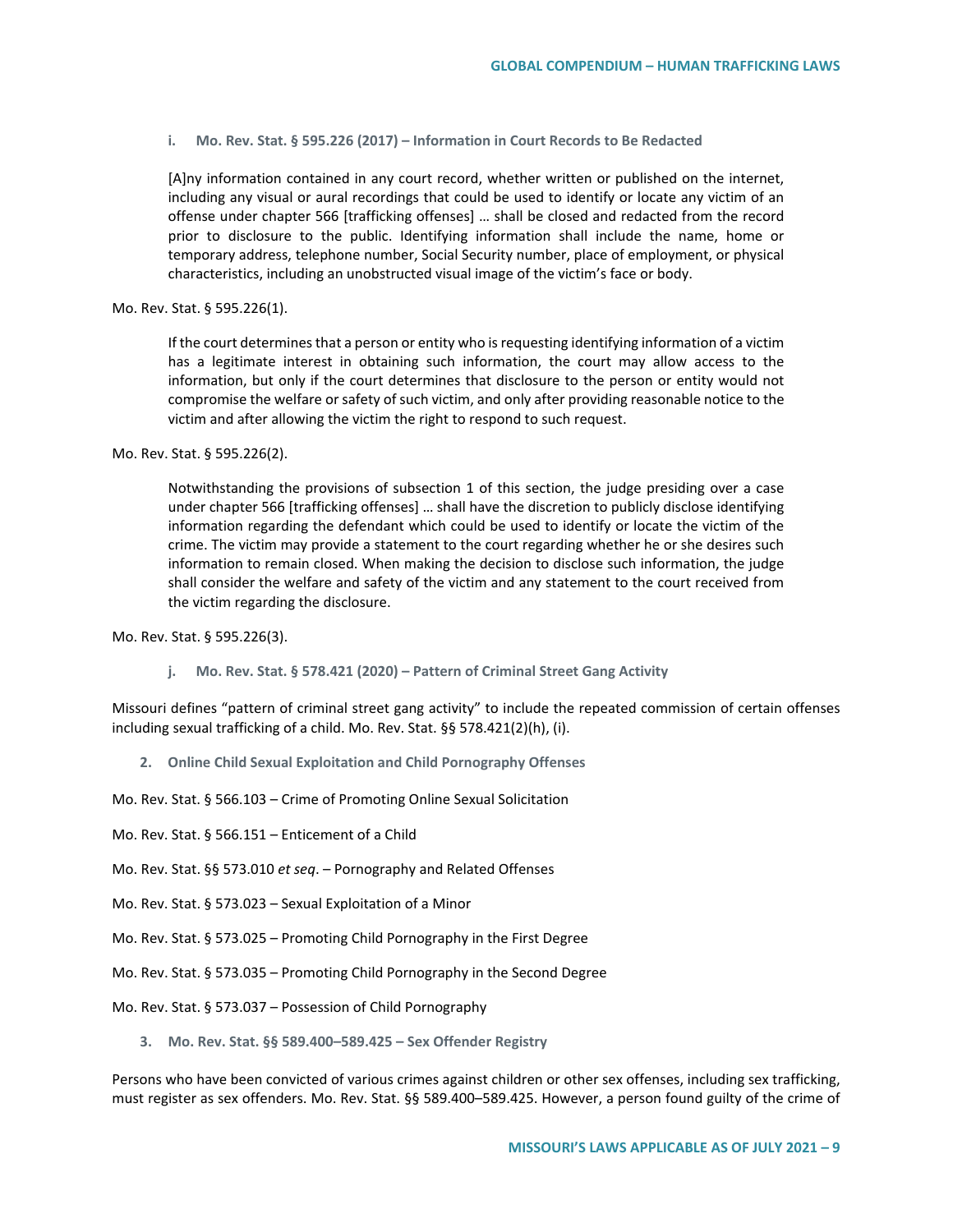(a) abuse through forced labor, (b) trafficking for the purpose of slavery, involuntary servitude, peonage, or forced labor, or (c) contributing to human trafficking through the misuse of documentation "shall not be required to register as a sexual offender pursuant to the provisions of section 589.400, unless such person is otherwise required to register pursuant to the provisions of such section." Mo. Rev. Stat. §§ 566.203(2), 566.206(2), and 566.215(2).

## **B. Civil Liability Statutes**

- **1. Mo. Rev. Stat. § 566.223 (2011) – Civil Lawsuits Based on Human Trafficking Violations** 
	- **a. Summary**

"A victim of trafficking may bring a civil [lawsuit] against a person or persons who plead guilty to or are found guilty of a violation of section[s] 566.203 [abusing an individual through forced labor], 566.206 [trafficking for the purpose of slavery, involuntary servitude, peonage, or forced labor], 566.209 [trafficking for the purpose of sexual exploitation], 566.210 [sexual trafficking of a child, first degree], or 566.211 [sexual trafficking of a child, second degree] …." Mo. Rev. Stat. § 566.223(6).

The Missouri Attorney General may bring a civil lawsuit:

in the circuit court in which the victim of trafficking was found, to recover from any person or entity that benefits, financially or by receiving anything of value, from violations of section[s] 566.203 [abusing an individual through forced labor], 566.206 [trafficking for the purpose of slavery, involuntary servitude, peonage, or forced labor], 566.209 [trafficking for the purpose of sexual exploitation], 566.210 [sexual trafficking of a child, first degree], or 566.211 [sexual trafficking of a child, second degree], a civil penalty of not more than [USD 50,000] for each violation of [these sections] and injunctive and other equitable relief as the court may, in its discretion, order. The first priority of any money or property collected under such [a lawsuit] shall be to pay restitution to the victims of trafficking on whose behalf the civil lawsuit was brought.

Mo. Rev. Stat. § 566.223(7).

**b. Damages and Other Relief**

A prevailing victim may "recover the actual damages sustained by the victim, court costs, including reasonable attorney's fees, and punitive damages, when determined to be appropriate by the court." Mo. Rev. Stat. § 566.223(6).

**c. Statute of Limitations**

Any lawsuit "commenced under this section shall be filed within ten years after the later of:

- (1) The final order in the related criminal case,
- (2) The victim's emancipation from the defendant; or
- (3) The victim's eighteenth birthday."

Mo. Rev. Stat. §§ 566.223(6).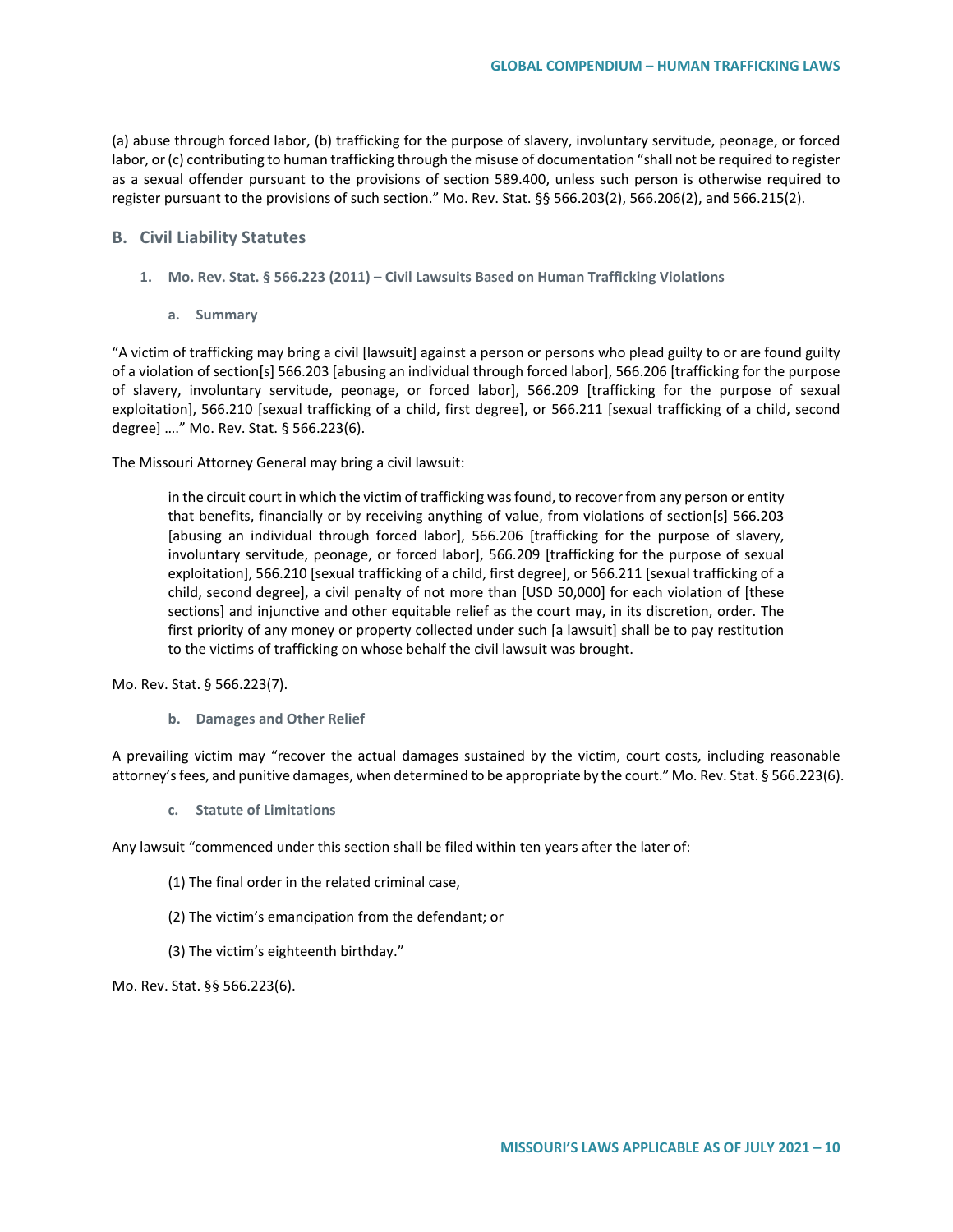- **2. Mo. Rev. Stat. § 537.047 (2007) – Civil Lawsuit for Sexual and Pornographic Offenses Involving a Minor**
	- **a. Summary**

"Any person who, while a child or minor, was a victim of a violation of sections 573.023 [sexual exploitation of a minor], 573.025 [promoting child pornography in the first degree], 573.035 [promoting child pornography in the second degree], or 573.037 [possession of child pornography], and who suffers physical or psychological injury or illness as a result of the violation, shall be entitled to bring a civil [lawsuit] …." Mo. Rev. Stat. § 537.047(1).

A claim "under this section may arise only if the violation that caused the injury occurs on or after August 28, 2007." Mo. Rev. Stat. § 537.047(3).

**b. Damages and Other Relief**

A plaintiff suing under this section may "recover the actual damages sustained as a result of the violation … [and] the costs of the lawsuit and reasonable fees for attorneys and expert witnesses. A psychological injury or illness as described under this section need not be accompanied by physical injury or illness." Mo. Rev. Stat. § 537.047(1).

**c. Statute of Limitations**

Any lawsuit described under [Mo. Rev. Stat. § 537.047(1) "shall be commenced within ten years of the plaintiff attaining the age of twenty-one, or within three years of the date the plaintiff discovers that the injury or illness was caused by the offense enumerated in [Mo. Rev. Stat. § 537.047(1)], whichever later occurs." Mo. Rev. Stat. § 537.047(2).

## **C. Additional Statutes Specific to Human Trafficking**

**1. Mo. Rev. Stat. §§ 290.500** *et seq***. (2018) – Unpaid Wages**

An employee may bring a civil lawsuit to recover unpaid wages. In addition to unpaid wages, an employee may also receive twice the amount of unpaid wages in liquidated damages, plus attorney's fees and costs. Mo. Rev. Stat. § 290.527. An employer may also face additional criminal penalties for noncompliance. Mo. Rev. Stat. § 290.525.

More information is available at: [https://labor.mo.gov/DLS/MinimumWage/file\\_complaint.](https://labor.mo.gov/DLS/MinimumWage/file_complaint)

**2. Mo. Rev. Stat. § 210.110 (2019) – Abused Child Definition Includes Certain Trafficking Victims** 

A victim of "abuse" and "neglect" under Missouri's child protection statutes includes a victim of sex trafficking or severe forms of trafficking.

**3. Mo. Rev. Stat. § 566.223 (2011) – Services, Programs, and Assistance for Trafficking Victims** 

"Any individual who is alleging that a violation of sections 566.200 to 566.218 and section 578.475 [international marriage broker obligations] has occurred against his or her person shall be afforded the rights and protections provided in the federal Trafficking Victims Protection Act of 2000, … as amended." Mo. Rev. Stat. § 566.223(1).

As soon as possible after a first encounter with a person who reasonably appears to a law enforcement agency to be a victim of trafficking as defined in section 566.200, that agency or office shall notify the department of social services and, where applicable, juvenile justice authorities that the person may be a victim of trafficking, in order that such agencies may determine whether the person may be eligible for state or federal services, programs, or assistance.

Mo. Rev. Stat. § 566.223(4).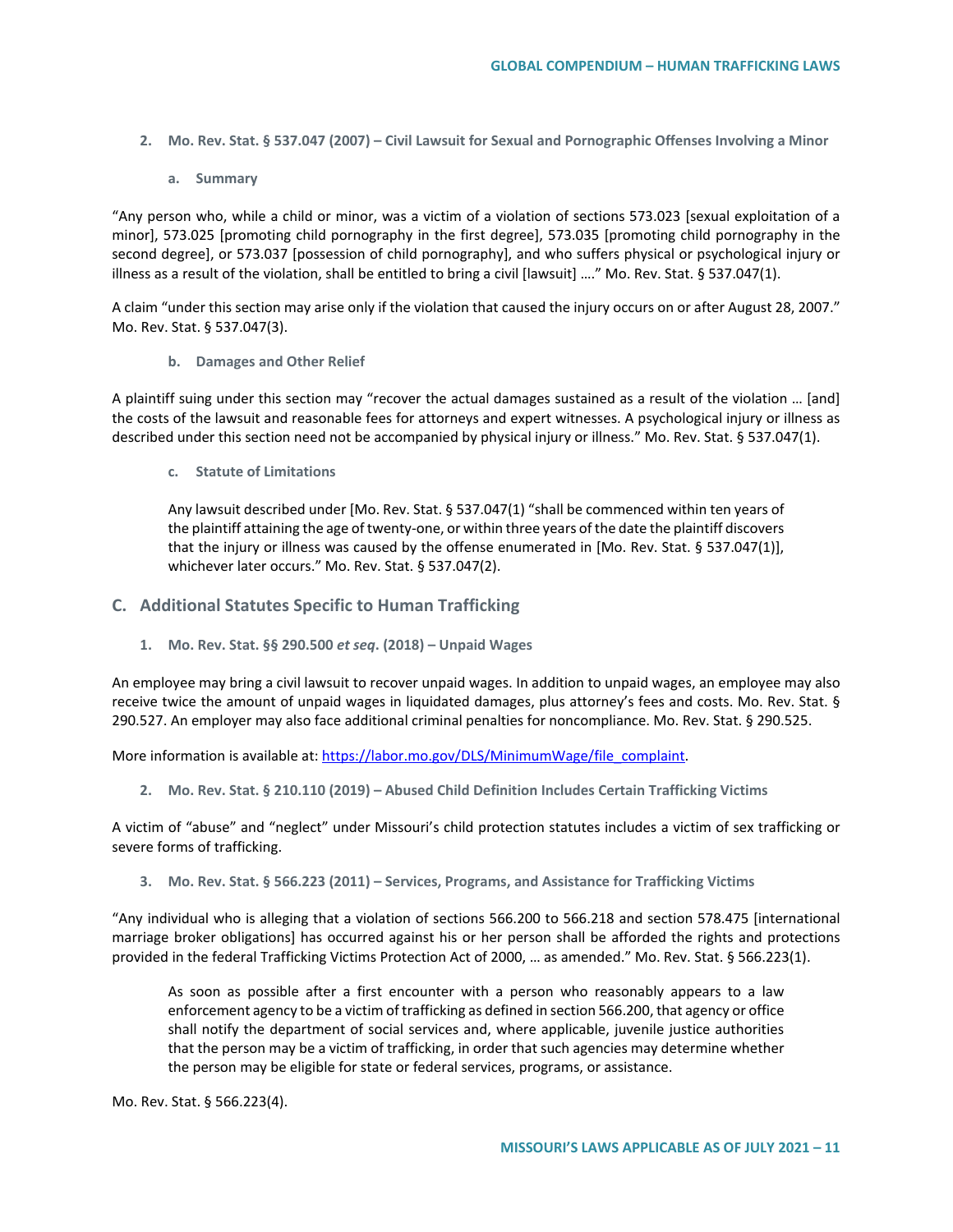**4. Mo. Rev. Stat. § 566.223(3) (2011) – Training Programs For Identifying Trafficking Victims**

The Departments of Public Safety and Social Services are authorized to establish training programs and procedures for identifying trafficking victims. Mo. Rev. Stat. § 566.223(3).

**5. Mo. Rev. Stat. § 589.663 (2018) – Address Confidentiality Program**

Survivors of human trafficking who fear future harm may apply to use a designated address.

**6. Mo. Rev. Stat. § 595.030 (2018) – Compensation and Services for Crime Victims**

Human trafficking victims who suffer personal injury or death are eligible to receive compensation as crime victims, when certain requirements are met.

**7. Mo. Rev. Stat. § 595.120 (2018) – Poster** 

A poster containing information about the National Human Trafficking Resource Center hotline must be displayed in:

- (1) Hotels, motels, or other establishments that have been cited as a public nuisance for prostitution;
- (2) Strip clubs or other sexually oriented businesses;
- (3) Private clubs that have a liquor permit for on-premises consumption, do not hold themselves out to be food service establishments, and are not affiliated with any nonprofit fraternal, athletic, religious, or veteran organizations;
- (4) Airports;
- (5) Train stations that serve passengers;
- (6) Emergency rooms within general acute care hospitals;
- (7) Urgent care centers;
- (8) Privately operated job recruitment centers;
- (9) Businesses or establishments that offer massage or body work services for compensation by individuals who are not licensed under section 324.265;
- (10) Women's health centers;
- (11) Abortion facilities as defined in section 188.015;
- (12) Family planning clinics;
- (13) Maternity homes as defined in section 135.600;
- (14) Pregnancy resource centers as defined in section 135.630;
- (15) Bus stations;
- (16) Truck stops …; and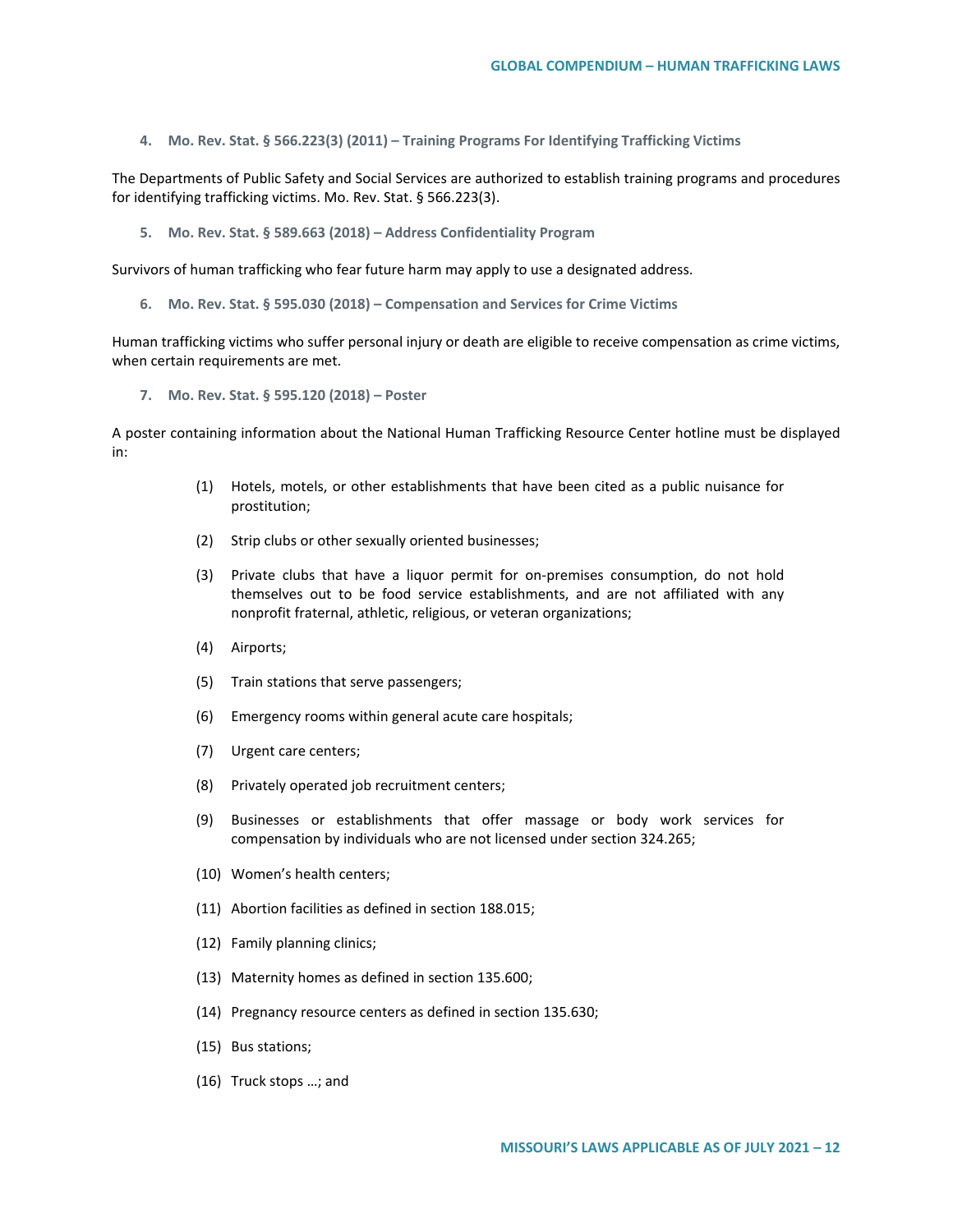(17) Roadside rest areas.

Mo. Rev. Stat. § 595.120(2).

## **D. Significant Cases**

No significant cases were found regarding Missouri's human trafficking statutes.

**E. Academic Research/Papers**

No academic research or papers were found regarding Missouri's human trafficking statutes.

- **F. Resources**
- National Human Trafficking Hotline (Missouri): <https://humantraffickinghotline.org/state/missouri>
- Missouri Attorney General Task Force on Human Trafficking: <https://www.ago.mo.gov/home/human-trafficking>
- Shared Hope International, Missouri Report Card (2019): [http://sharedhope.org/PICframe9/reportcards/PIC\\_RC\\_2019\\_MO.pdf](http://sharedhope.org/PICframe9/reportcards/PIC_RC_2019_MO.pdf)
- Shared Hope International, Missouri Analysis and Recommendations (2019): [http://sharedhope.org/PICframe9/analysis/PIC\\_AR\\_2019\\_MO.pdf](http://sharedhope.org/PICframe9/analysis/PIC_AR_2019_MO.pdf)
- Stop Human Trafficking Coalition of Central Missouri: <https://stophumantraffickingmo.com/>
- Stop Human Trafficking Coalition Eastern Missouri, Southern Illinois Network: <http://www.stoptraffickingmo-il.org/index.html>
- Missouri Department of Public Safety Stop Human Trafficking in Missouri <https://dps.mo.gov/human-trafficking/>
- The Missouri Coalition Against Domestic and Sexual Violence: Human Trafficking <https://www.mocadsv.org/Human-Trafficking/>
- Show Me Rights By The Missouri Bar <http://showmerights.org/human-trafficking/>
- End Slavery Now Central Missouri Stop Human Trafficking Coalition <https://www.endslaverynow.org/central-missouri-stop-human-trafficking-coalition>
- U.S. Department of Health & Human Services, *Missouri: Efforts to Combat Human Trafficking* (2017): [https://nhttac.acf.hhs.gov/sites/default/files/2019-](https://nhttac.acf.hhs.gov/sites/default/files/2019-06/missouri_profile_efforts_to_combat_human_trafficking.pdf) [06/missouri\\_profile\\_efforts\\_to\\_combat\\_human\\_trafficking.pdf](https://nhttac.acf.hhs.gov/sites/default/files/2019-06/missouri_profile_efforts_to_combat_human_trafficking.pdf)